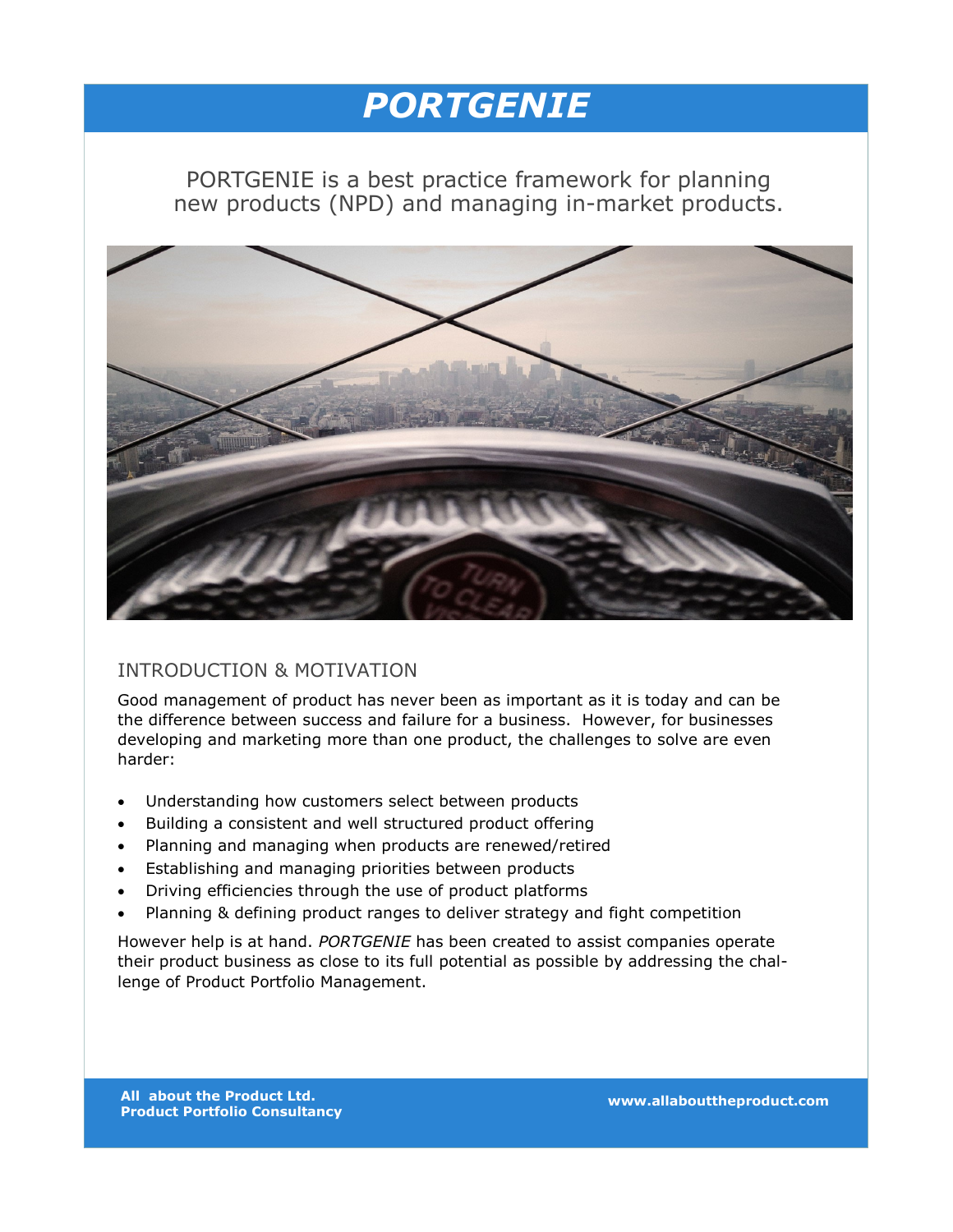

## PORTGENIE AND THE ART OF PRODUCT PORTFOLIO MANAGEMENT

Product Portfolio Management is the business process which links together strategy, marketing, development, sales and operations and therefore can be the most important decision leverage point within the business. Some businesses try to use ad-hoc methods to manage their product portfolio, but this approach is likely to result in firefighting, with only some of the portfolio challenges being addressed for some of the time.

Businesses need ways of working that can deliver sustainable success; PORTGENIE addresses this by providing a well functioning 'product system'. While there are processes and frameworks built for managing Portfolios of Projects, PORTGENIE has been specifically developed to manage a Portfolio of Products. Businesses can therefore short cut the learning curve of developing a best practice Product Portfolio Management system.

## *"Maximise the benefits achieved from the organisation capabilities and resources.. by managing the product portfolio"*

### BENEFITS OF GOOD PRODUCT PORTFOLIO MANAGEMENT ENABLED BY PORTGENIE

The benefits of a good implementation of PORTGENIE include:

- Better market fit, the product portfolio is designed for the market environment and capable of rapid adjustment to change. The business opportunity is therefore optimised and company resources are used effectively.
- Strategic linkage by design, crafted space for innovation in the portfolio better long term business performance and balancing of risk/reward. Designing balance into the portfolio maximises the long term business opportunity and avoids short term business failure.
- Better decision making enabled by the availability of relevant information at critical points in time. The opportunity to leverage all that great business domain knowledge and experience.
- Improved organisational commitment and communications created by integrating key stakeholder functions into a common process